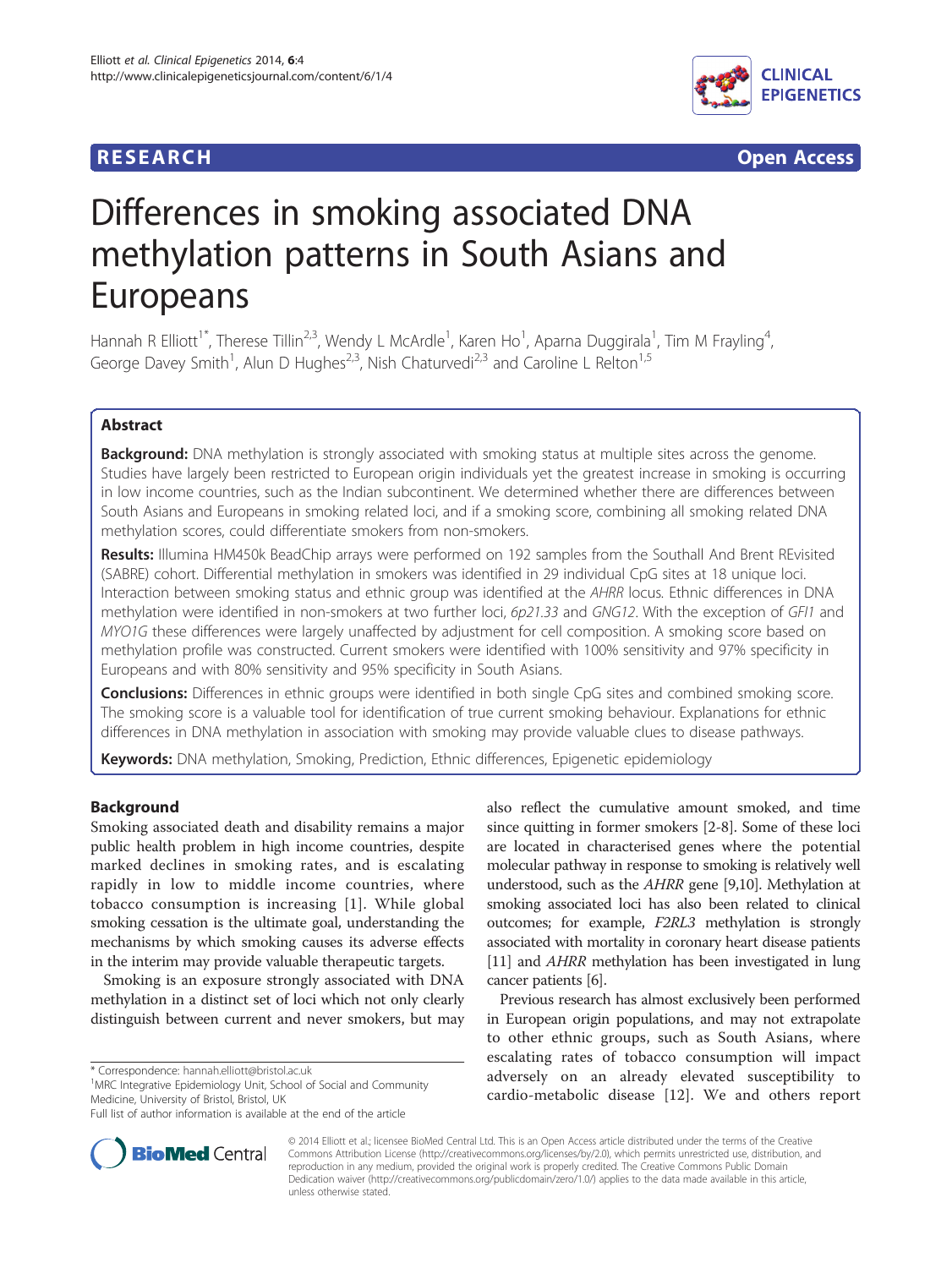differences in DNA methylation between South Asians and Europeans [\[13,14](#page-9-0)], though whether these are associated with smoking behaviour is unknown. Potential ethnic differences may be due to different smoking behaviours, or differences in molecular mechanisms which are important to identify and explore.

Our primary aim was therefore to determine whether there are differences in DNA methylation patterns in association with smoking between people of South Asian and European origin and to explore whether any differences observed could be explained by ethnic specific smoking behaviours. This was carried out using the Illumina HumanMethylation450 BeadChip array in samples from the Southall And Brent REvisited (SABRE) cohort.

Secondly, we explored the potential use of a recently published epigenome-wide catalogue of smoking related methylation loci to characterise smoking behaviour in this bi-ethnic sample using a scoring method based on methylation data [[7\]](#page-8-0). Methylation derived scores have previously been used successfully using bisulphite pyrosequencing data to identify former smokers [\[8\]](#page-8-0). These methods could potentially replace and/or provide greater precision to self-reported smoking habits where under-reporting is commonplace [\[15](#page-9-0),[16\]](#page-9-0) and where measuring smoking via other methods (for example, by plasma or salivary cotinine) may be difficult or less informative, for example, when attempting to quantify historical behaviours.

#### Results and discussion

#### Smoking behaviour in the SABRE cohort

By design, mean age and proportions of men in different smoking categories did not differ by ethnicity (Table 1). European current smokers smoked more heavily per day, started smoking earlier and therefore had a greater number of pack years smoked than South Asians. However, time since cessation of smoking for former smokers was similar by ethnic group (see Table 1 for test statistics).

# Smoking associated loci in the SABRE cohort

Differential methylation in current smokers was identified in 29 individual CpG sites at 18 unique loci at  $P \le 1.1 \times 10^{-7}$ after applying conservative family wise error rate correction based on the number of tests conducted and  $\alpha = 0.05$ (Figure [1](#page-2-0)). At 12 loci, the effect size (calculated as median % methylation difference) was greater than 5% (Table [2](#page-2-0), summary and test statistics for all CpG sites in Additional file [1](#page-8-0)). At each locus, the sentinel methylation site was defined as the locus CpG site with the smallest P-value test statistic.

The highest ranking hit was the AHRR locus, with a median decrease in methylation of 22% in smokers, confirming both the locus and magnitude of effect observed in previous studies. Other loci identified

### Table 1 SABRE cohort characteristics

|                                               | <b>Europeans</b> | South<br><b>Asians</b> | P-value <sup>a</sup>            |
|-----------------------------------------------|------------------|------------------------|---------------------------------|
| <b>Never smokers</b>                          |                  |                        |                                 |
| N                                             | 65               | 64                     |                                 |
| Age in years, mean (SD)                       | 48.5 (4.6)       | 48.3 (4.3)             | 0.74                            |
| <b>Former smokers</b>                         |                  |                        |                                 |
| N                                             | 14               | 10                     |                                 |
| Age in years, mean (SD)                       | 47.9 (4.2)       | 46.6 (4.4)             | 0.46                            |
| Age started smoking in years,<br>mean (SD)    | 17.9 (3.6)       | 21.5(6.5)              | 0.18                            |
| Number of cigarettes smoked/day,<br>mean (SD) | 23(12)           | 13(9)                  | $2.5 \times 10^{-2}$            |
| Pack years, mean (SD)                         | 19.9 (14.0)      | 10.5(9.9)              | $8.1 \times 10^{-2}$            |
| Time since quitting in years,<br>mean (SD)    | 12.9 (7.9)       | 12.1(8.0)              | 0.82                            |
| <b>Current smokers</b>                        |                  |                        |                                 |
| N                                             | 16               | 20                     |                                 |
| Age in years, mean (SD)                       | 46.9 (3.9)       | 47.8 (4.3)             | 0.53                            |
| Age started smoking in years,<br>mean (SD)    | 17.9 (4.8)       | 22.3(5.8)              | $2.2 \times 10^{-2}$            |
| Number of cigarettes smoked/day,<br>mean (SD) | 23(9)            | 13(6)                  | $1.0 \times 10^{-3}$            |
| Pack years, mean (SD)                         | 34.8 (19.3)      |                        | 17.8 (9.9) $4.5 \times 10^{-3}$ |

<sup>a</sup>t-test for ethnic group differences.

(GNG12, GFI1, ALPPL2, 3p24.3, PDZD2, 6p21.33, VARS, MYO1G, C14orf43, F2RL3) were also concordant with published data [\[4,6,7\]](#page-8-0). The  $11<sup>th</sup>$  ranked locus, within TMEM51 (cg09069072) with a decrease in methylation in current smokers of 6%, has been identified in just one previous study [[7\]](#page-8-0).

The majority of smoking associated loci appeared to be robust to adjustment for cell composition within samples (see Additional file [1](#page-8-0) for test statistics). Notable exceptions included GFI1 and MYO1G. In initial analysis of GFI1, the median methylation level was 27% in smokers and 57% in never smokers (F = 47.85,  $P = 1.0 \times 10^{-10}$ ). Following cell composition adjustment, the median methylation level was 45% in smokers and 58% in never smokers ( $F = 0.35$ ,  $P = 5.6 \times 10^{-1}$ ). In initial analysis of *MYO1G*, the median methylation level was 95% in smokers and 83% in never smokers (F = 89.85,  $P = 3.1 \times 10^{-17}$ ), while following cell composition adjustment the median methylation level was 86% in both smokers and never smokers  $(F = 23.18,$  $P = 3.4 \times 10^{-6}$ ). The results for these loci may therefore be a consequence of smoking-related changes in leukocyte number, differentials and/or inflammatory mediators [\[17\]](#page-9-0).

# Association between methylation and detailed characterisation of smoking behaviour

When testing the association between number of cigarettes smoked per day or pack years with methylation at each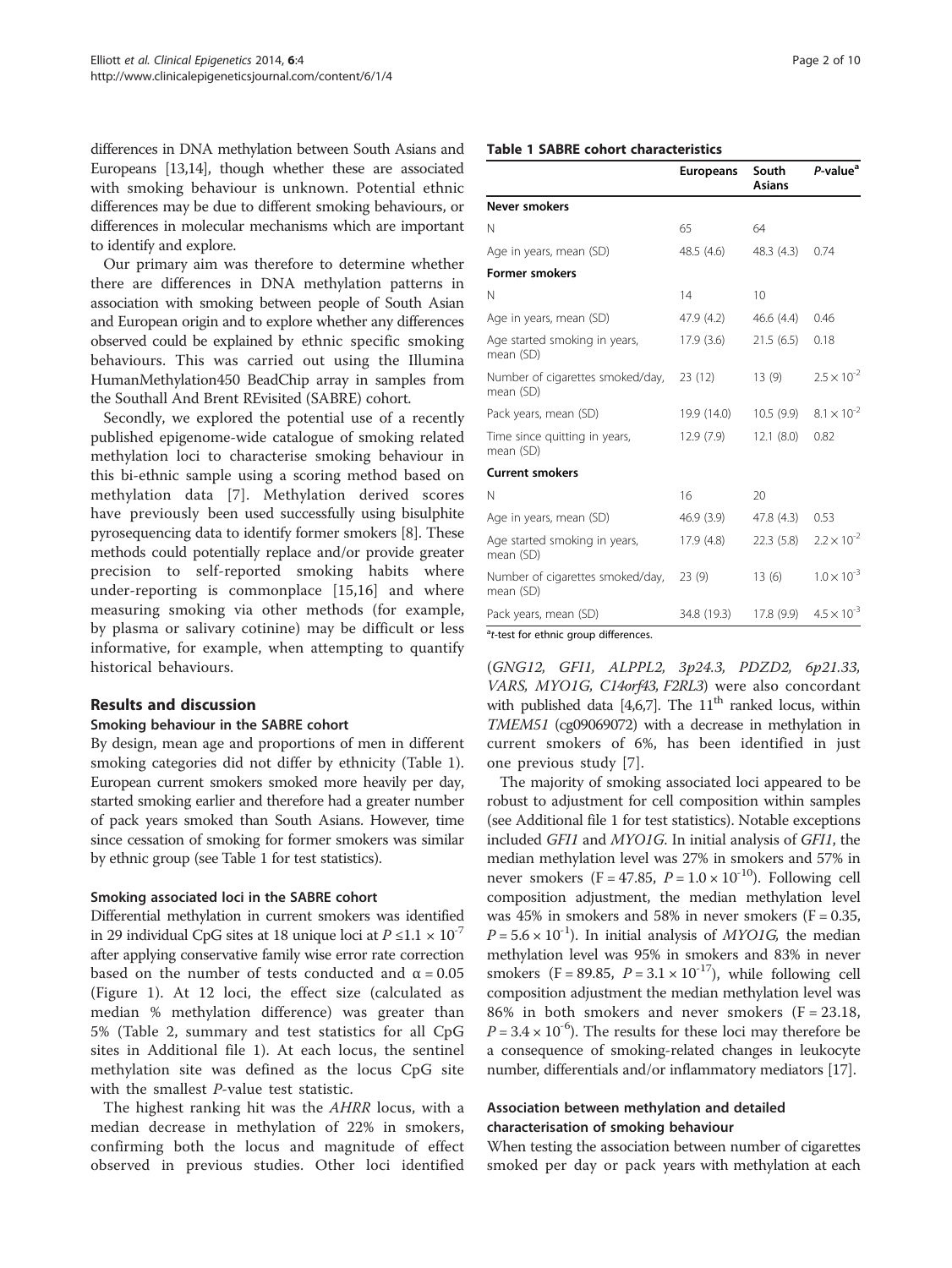<span id="page-2-0"></span>

of the sentinel CpG sites, methylation at only one site, cg06126421, was associated with number of cigarettes smoked per day in current smokers (0.058 unit decrease in methylation M-value per additional cigarette smoked per day (95% CI: -0.094, -0.022;  $P = 2.0 \times 10^{-03}$ ) or pack years (0.034 unit decrease in methylation M-value per additional pack year smoked (95% CI: -0.054, -0.015;  $P = 1.0 \times 10^{-03}$ ). No CpG sites were associated with age at which an individual started or quit smoking after adjusting for multiple testing.

#### Ethnic differences: interaction

In order to assess differences across ethnic groups, analyses were initially performed across all CpG sites stratified by ethnic group. Although no additional loci were identified following this analysis, differences in effect sizes at the 12 sentinel CpG sites were observed between the two ethnic groups. Summary and test statistics for sentinel CpG sites stratified by ethnic group are shown in Table [3](#page-3-0) and Additional file [1](#page-8-0), including analyses adjusting for cell composition. Ethnic differences in the associations between smoking and methylation at the 12 sentinel CpG sites were therefore assessed further.

An interaction between ethnic group and smoking status was observed in AHRR CpG site cg05575921 after applying a conservative family-wise error rate correction for 12 tests at  $\alpha$  = 0.05 (*P* ≤0.004) (F = 10.42, *P* = 1.0 × 10<sup>-3</sup>). No ethnic differences in methylation were observed between

Table 2 Summary and test statistics for the 12 sentinel CpG sites comparing never with current smokers

| <b>Target ID</b> | Chr           | Location<br>$(bp)^a$ | Gene ID or<br>region           | <b>Relation to</b> |                       | Median β-values (IQR) all samples | <b>Effect size</b> | F-statistic <sup>c</sup> | P-value <sup>c</sup>    | Rank            |
|------------------|---------------|----------------------|--------------------------------|--------------------|-----------------------|-----------------------------------|--------------------|--------------------------|-------------------------|-----------------|
|                  |               |                      |                                | CpG island         | Never smokers         | <b>Current smokers</b>            | $(%)^{\mathsf{b}}$ |                          |                         |                 |
| cq09069072       |               | 15482753             | TMEM51                         | South Shore        | 0.85(0.82, 0.87)      | $0.79$ $(0.75, 0.83)$             | $-0.06$            | 31.49                    | $8.5 \times 10^{-8}$    | 11              |
| cq25189904       |               | 68299493             | GNG12                          | South Shore        | 0.25(0.20, 0.32)      | $0.18$ $(0.16, 0.22)$             | $-0.07$            | 35.05                    | $1.9 \times 10^{-8}$    | $\overline{7}$  |
| cq09935388       |               | 92947588             | GF11                           | CpG Island         | $0.57$ $(0.42, 0.75)$ | 0.27(0.21, 0.38)                  | $-0.30$            | 47.85                    | $1.0 \times 10^{-10}$   | 6               |
| cq21566642       | $\mathcal{L}$ | 233284661            | 2q37.1                         | CpG Island         | 0.49(0.43, 0.52)      | $0.32$ $(0.28, 0.37)$             | $-0.16$            | 172.13                   | $3.0 \times 10^{-27}$ 2 |                 |
| cq03274391       | 3             | 22413232             | 3p24.3                         | North Shore        | 0.31(0.21, 0.44)      | $0.56$ $(0.34, 0.75)$             | $+0.25$            | 34.56                    | $2.3 \times 10^{-8}$    | 8               |
| cq05575921       | 5             | 373378               | <b>AHRR</b>                    | North Shore        | 0.77(0.74, 0.79)      | 0.55(0.52, 0.58)                  | $-0.22$            | 658.31                   | $6.1 \times 10^{-59}$   |                 |
| cq13039251       | 5             | 32018601             | PDZD <sub>2</sub>              |                    | $0.71$ $(0.65, 0.79)$ | $0.83$ $(0.76, 0.89)$             | $+0.11$            | 33.46                    | $3.7 \times 10^{-8}$    | 9               |
| cq06126421       | 6             | 30720080             | 6p21.33                        |                    | 0.75(0.64, 0.82)      | $0.52$ $(0.41, 0.66)$             | $-0.23$            | 63.64                    | $2.6 \times 10^{-13}$   | $5\overline{)}$ |
| cq17619755       | 6             | 31760629             | VARS                           | North Shelf        | $0.61$ $(0.57, 0.65)$ | $0.67$ $(0.63, 0.72)$             | $+0.05$            | 31.89                    | $7.2 \times 10^{-8}$    | 10              |
| cq22132788       | 7             | 45002486             | MYO1G                          | CpG Island         | $0.83$ (0.76, 0.89)   | 0.95(0.90, 0.97)                  | $+0.12$            | 89.85                    | $3.1 \times 10^{-17}$   | $\overline{4}$  |
| cq01731783       | 14            | 74211788             | $C14$ orf $43$                 |                    | 0.40(0.35, 0.43)      | 0.33(0.31, 0.37)                  | $-0.07$            | 31.46                    | $8.6 \times 10^{-8}$    | 12              |
| cq03636183       | 19            | 17000585             | F <sub>2</sub> RL <sub>3</sub> | North Shore        | 0.36(0.31, 0.40)      | $0.23$ $(0.20, 0.28)$             | $-0.12$            | 93.30                    | $1.0 \times 10^{-17}$   | $\mathcal{R}$   |

<sup>a</sup>location based on build37/hg19 reference assembly. <sup>b</sup>Effect size is calculated as the median methylation difference between smokers and non-smokers. Direction of difference is indicated by +/−. <sup>c</sup>F-statistic and P-values from ANOVA measuring association between smoking status and methylation adjusted for ethnic group.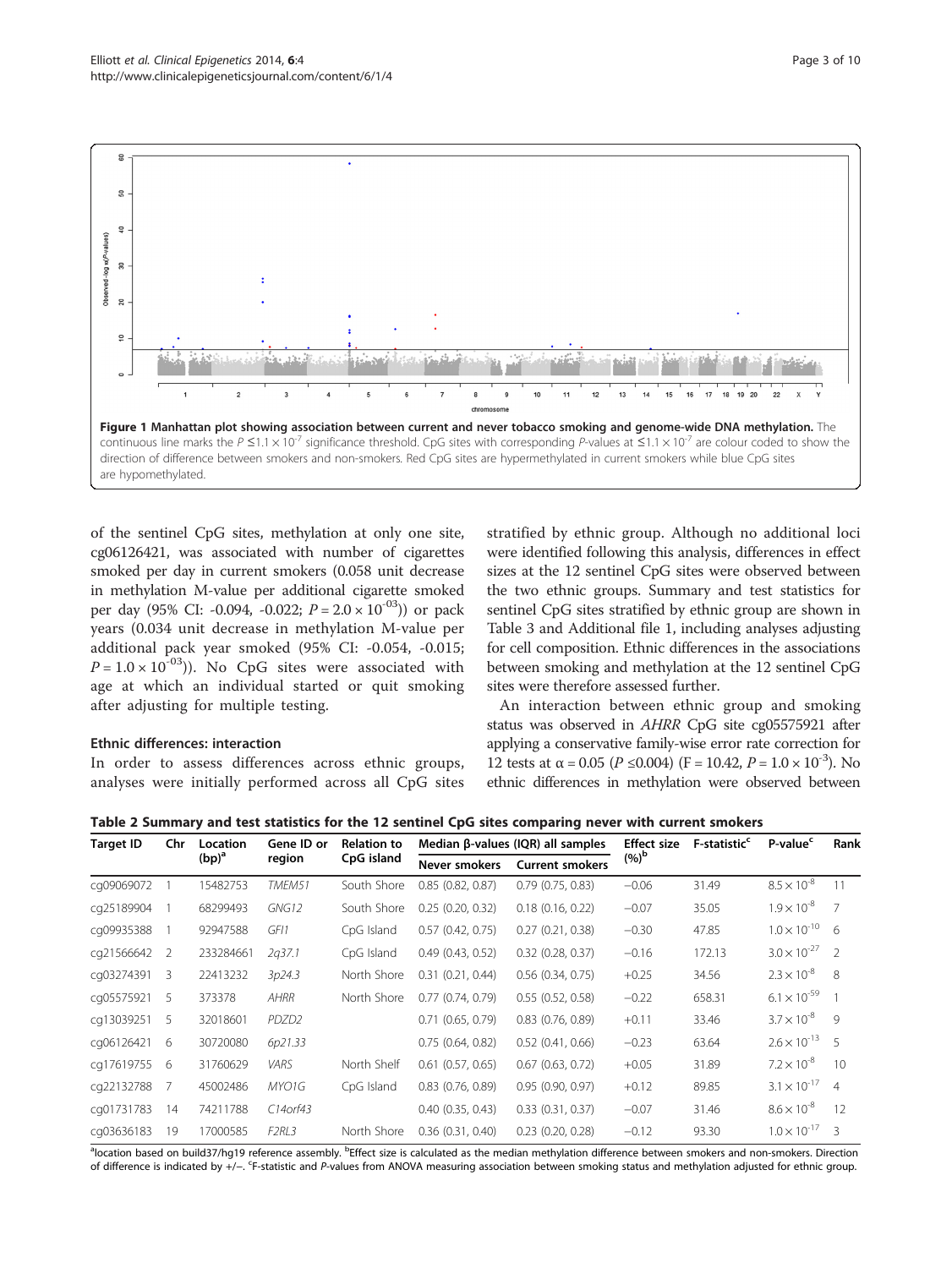| Target ID     | Chr | Location<br>$(bp)^a$ | Gene ID or<br>region           | Median β-values (IQR) European |                               |               | Effect size F-statistic <sup>c</sup> P-value <sup>c</sup> |                       | Median β-values (IQR) South Asian |                        |               | Effect size F-statistic <sup>c</sup> P-value <sup>c</sup> |                       |
|---------------|-----|----------------------|--------------------------------|--------------------------------|-------------------------------|---------------|-----------------------------------------------------------|-----------------------|-----------------------------------|------------------------|---------------|-----------------------------------------------------------|-----------------------|
|               |     |                      |                                |                                | Never smokers Current smokers | $(%)^{\rm b}$ |                                                           |                       | Never smokers                     | <b>Current smokers</b> | $(%)^{\rm b}$ |                                                           |                       |
| cq09069072    |     | 15482753             | TMEM51                         | $0.86$ $(0.82, 0.88)$          | $0.80$ $(0.76, 0.83)$         | $-0.06$       | 13.44                                                     | $4.5 \times 10^{-4}$  | $0.84$ $(0.82, 0.87)$             | 0.79(0.74, 0.83)       | $-0.05$       | 17.82                                                     | $6.2 \times 10^{-5}$  |
| cq25189904 1  |     | 68299493             | GNG12                          | $0.23$ $(0.19, 0.29)$          | 0.16(0.14, 0.17)              | $-0.07$       | 28.75                                                     | $8.0 \times 10^{-7}$  | 0.28(0.21, 0.34)                  | $0.21$ $(0.18, 0.24)$  | $-0.06$       | 11.27                                                     | $1.2 \times 10^{-3}$  |
| cq09935388    |     | 92947588             | GFI 1                          | 0.54(0.39, 0.76)               | $0.21$ $(0.20, 0.27)$         | $-0.33$       | 32.92                                                     | $1.7 \times 10^{-7}$  | 0.58(0.43, 0.74)                  | 0.34(0.26, 0.45)       | $-0.24$       | 17.07                                                     | $8.6 \times 10^{-5}$  |
| cq21566642 2  |     | 233284661            | 2a37.1                         | 0.49(0.46, 0.53)               | 0.31(0.28, 0.33)              | $-0.18$       | 140.33                                                    | $3.4 \times 10^{-19}$ | 0.46(0.39, 0.50)                  | 0.35(0.28, 0.37)       | $-0.12$       | 57.96                                                     | $4.1 \times 10^{-11}$ |
| cq03274391 3  |     | 22413232             | 3p24.3                         | 0.30(0.21, 0.45)               | $0.66$ (0.53, 0.77)           | 0.36          | 40.10                                                     | $1.4 \times 10^{-8}$  | 0.33(0.22, 0.44)                  | 0.36(0.27, 0.70)       | 0.03          | 6.05                                                      | $1.6 \times 10^{-2}$  |
| cq05575921 5  |     | 373378               | AHRR                           | 0.77(0.74, 0.79)               | $0.53$ (0.50, 0.55)           | $-0.24$       | 413.13                                                    | $4.1 \times 10^{-33}$ | 0.77(0.74, 0.79)                  | 0.57(0.53, 0.62)       | $-0.19$       | 295.15                                                    | $6.7 \times 10^{-29}$ |
| cq13039251 5  |     | 32018601             | PDZD2                          | $0.72$ (0.65, 0.80)            | 0.84(0.77, 0.90)              | 0.12          | 16.88                                                     | $9.7 \times 10^{-5}$  | 0.71(0.66, 0.79)                  | 0.79(0.74, 0.88)       | 0.08          | 17.00                                                     | $8.9 \times 10^{-5}$  |
| cq06126421 6  |     | 30720080             | 6p21.33                        | $0.72$ (0.59, 0.78)            | 0.42(0.38, 0.48)              | $-0.30$       | 48.71                                                     | $8.2 \times 10^{-10}$ | 0.78(0.68, 0.87)                  | 0.65(0.53, 0.71)       | $-0.14$       | 21.23                                                     | $1.5 \times 10^{-5}$  |
| cq17619755 6  |     | 31760629             | VARS                           | $0.61$ $(0.56, 0.65)$          | 0.71(0.63, 0.72)              | 0.10          | 22.31                                                     | $9.9 \times 10^{-6}$  | $0.62$ (0.58, 0.67)               | $0.66$ $(0.64, 0.72)$  | 0.04          | 11.07                                                     | $1.3 \times 10^{-3}$  |
| cq22132788 7  |     | 45002486             | MYO1G                          | $0.81$ $(0.76, 0.88)$          | 0.96(0.94, 0.97)              | 0.15          | 84.27                                                     | $4.3 \times 10^{-14}$ | 0.84(0.77, 0.90)                  | 0.91(0.87, 0.96)       | 0.07          | 24.83                                                     | $3.4 \times 10^{-6}$  |
| cq01731783 14 |     | 74211788             | C14orf43                       | 0.41(0.35, 0.44)               | 0.33(0.31, 0.37)              | $-0.08$       | 97.05                                                     | $2.1 \times 10^{-15}$ | 0.40(0.35, 0.42)                  | $0.32$ $(0.30, 0.38)$  | $-0.08$       | 16.28                                                     | $1.2 \times 10^{-4}$  |
| cq03636183    | -19 | 17000585             | F <sub>2</sub> RL <sub>3</sub> | 0.36(0.31, 0.39)               | 0.22(0.19, 0.23)              | $-0.14$       | 15.30                                                     | $1.9 \times 10^{-4}$  | 0.35(0.32, 0.42)                  | 0.27(0.24, 0.30)       | $-0.08$       | 24.68                                                     | $3.6 \times 10^{-6}$  |

<span id="page-3-0"></span>Table 3 Sentinel CpG site summary and test statistics comparing never with current smokers, stratified by ethnicity

aLocation based on build37/hg19 reference assembly. <sup>b</sup>Effect size is calculated as the median methylation difference between smokers and non-smokers. Direction of difference is indicated by +/−. <sup>c</sup>F-statistic and P-values from ANOVA measuring association between smoking status and methylation in the ethnic sub-group.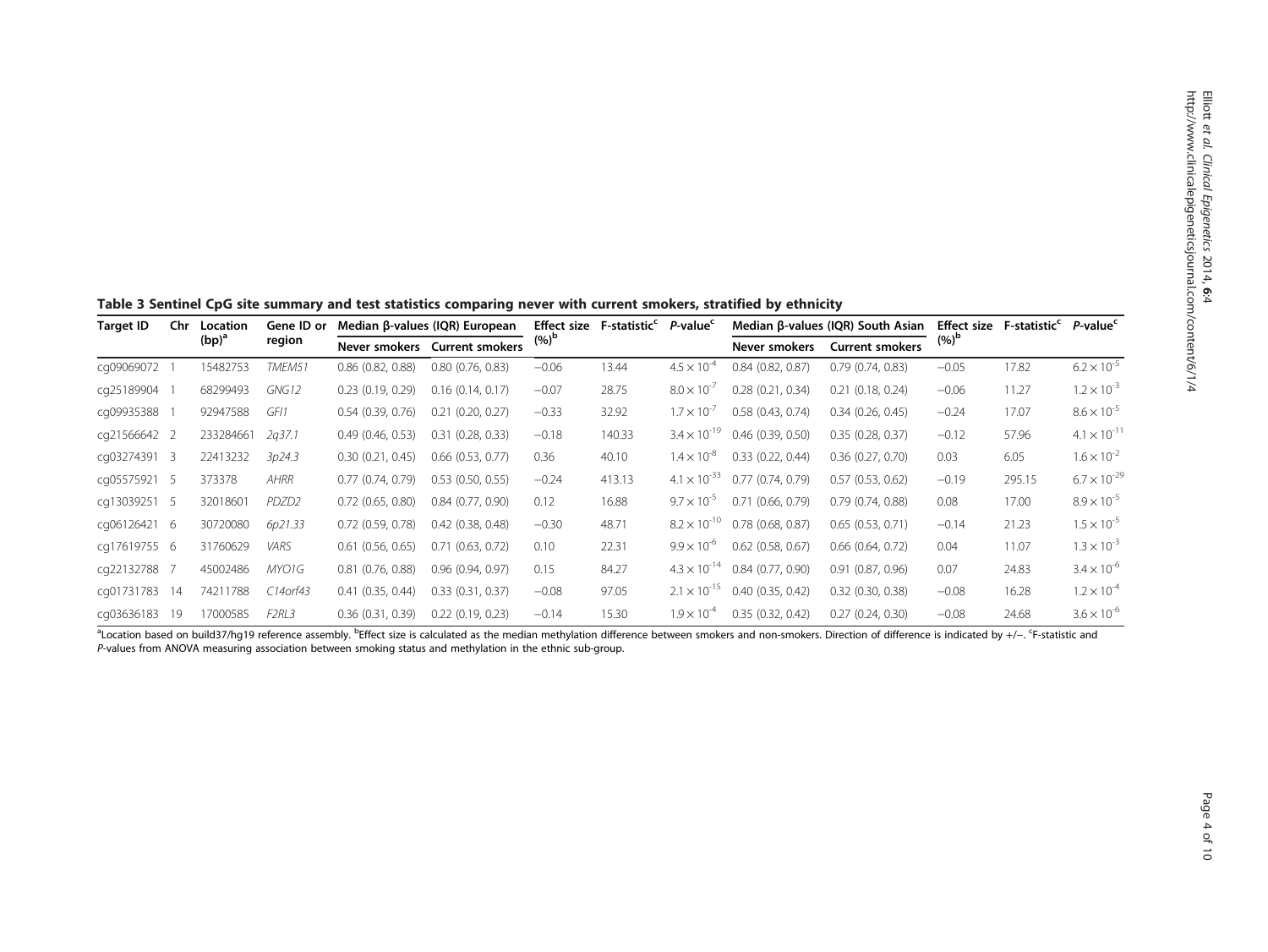never smokers at this CpG site (*t*-test:  $n = 129$ ,  $P = 0.44$ ). Among current smokers the median methylation level was 53% in Europeans and 57% in South Asians ( $t$ -test: n = 36,  $P = 2.0 \times 10^{-3}$  (Figure 2).

Heavier smoking in Europeans could account for their lower methylation scores. However, there was no relationship between methylation at the AHRR sentinel CpG site and pack years smoked (unadjusted linear regression, 0.004 unit decrease in methylation M-value per additional pack year smoked (95% CI: -0.010, 0.003;  $P = 0.24$ ) or number of cigarettes smoked per day (unadjusted linear regression, 0.006 unit decrease in methylation M-value per additional cigarette smoked per day (95% CI: -0.017, 0.006;  $P = 0.34$ ). Adjusting for the number of cigarettes smoked per day in the model did not change the estimate or P-value, indicating that measured smoking behaviour could not account for our observed ethnic differences in methylation. However, there may be other measures of smoking heaviness; for example, the brand of cigarette smoked and degree of inhalation, which we did not capture, which may contribute to ethnic differences in methylation score.

In other non-sentinel AHRR CpG sites for which differential methylation with smoking was observed  $(n = 8)$ , two further CpG sites also showed an interaction between ethnic group and smoking status: cg21161138  $(F = 9.48, P = 2.0 \times 10^{-03})$  and cg25648203 (F = 7.72,  $P = 6.0 \times 10^{-03}$ . This provides further support for a



true interaction between ethnicity and smoking status at this locus.

However, when repeating this analysis on AHRR sentinel CpG site cg05575921 and adjusting for cell composition this observation is attenuated  $(F = 6.08,$  $P = 1.5 \times 10^{-2}$ . This suggests that the interaction between ethnicity and smoking that is mediated at least in part through an effect on cell composition or the mechanisms responsible for the change in cell composition at this locus.

Other sentinel CpG sites were also approaching significance for interaction after adjustment for multiple testing (see Additional file [2\)](#page-8-0) and in all cases Europeans showed larger effect sizes when comparing never and current smokers (See Table [3\)](#page-3-0).

#### Ethnic differences-main effects

Following analyses for interactions, the main effects of ethnic group were also assessed. Main effects of ethnic group existed in 2 of the 12 loci: 6p21.33 (cg06126421, n = 165,  $F = 32.82$ ,  $P = 4.9 \times 10^{-8}$ ) and GNG12 (cg25189904, n = 165,  $F = 17.94$ ,  $P = 3.8 \times 10^{-5}$ ). At both of these CpG sites methylation differences were observed between never smokers of the two ethnic groups ( $t$ -test: cg06126421; -8.71% in Europeans, n = 129, t =  $-4.35$ , P-value =  $2.8 \times 10^{-5}$  and cg25189904; -4.34% in Europeans,  $t = -3.08$ , *P*-value =  $3.0 \times 10^{-5}$ ). When repeating analysis on data adjusted for cell composition, the main effect at 6p21.33 was attenuated slightly (F = 10.96,  $P = 1.2 \times 10^{-3}$ ) but the main effect at *GNG12* was not (F = 17.94,  $P = 3.8 \times 10^{-5}$ ), suggesting that differences in cell composition do not wholly account for the differences observed at these loci.

This finding indicates that at some loci ethnic differences exist independently of self-reported smoking status and appear to be unrelated to cell composition. The source of ethnic differences in methylation at these loci is unknown. One potential source could be population specific local mQTLs, such as described in previous studies [\[18,19](#page-9-0)], causing underlying ethnic differences in DNA methylation independently of smoking exposure. Another potential source could be cultural or environmental factors not captured in this study; for example, if a higher proportion of European never-smokers have unmeasured passive smoking exposure, this may have contributed to the observed differences in methylation patterns. Variation in diet between ethnic groups could also contribute to the differences observed. In either case this highlights the need for appropriate sample selection and accounting for ethnic group in future studies.

# Using methylation scores to predict current smoking status in Europeans and South Asians

Smoking scores were calculated for each SABRE individual from whom methylation data had been measured ( $n = 189$ ).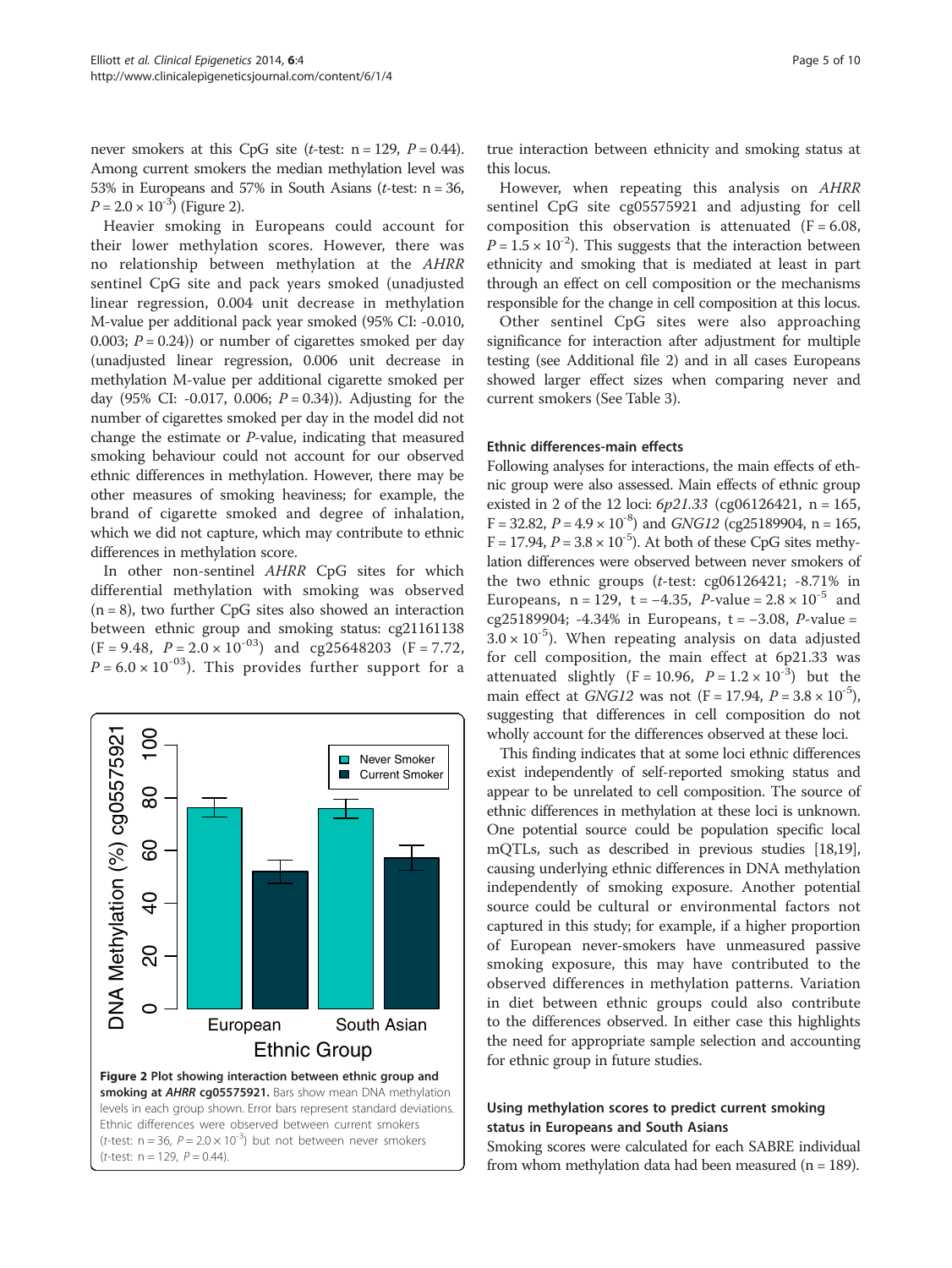In Europeans, smokers and never smokers had clearly distinct scores (see Figure 3a).

Random Forests were used to identify the threshold score separating smokers and never smokers and to assess misclassification. The average threshold score separating the two groups using 500 trees was 17.55. This threshold detected smokers from never and former smokers with 100% sensitivity and 97% specificity.

In Europeans, the majority of former smokers had scores <17.55 and were indistinguishable from never smokers using this classification. This finding is in line with published research observing that methylation levels in former smokers revert to levels similar to never smokers over time [[3,7](#page-8-0)]. Smoking score was therefore not a good identification tool for former smokers who, in the SABRE cohort, had quit smoking for an average of 12.9 years. Shenker and colleagues recently used bisulphite pyrosequencing data from four loci (AHRR, 6p21 and two at 2q37) to differentiate between never and former smokers, establishing that their method worked favourably compared to cotinine measurement [\[8](#page-8-0)]. This suggests a small subset of smoking associated loci where methylation levels may be slower to revert to levels similar to never smokers. If this is the case, methylation of these loci may be useful for detection of former smoking behaviour. Further comparison in larger numbers of former and never smokers is needed to investigate this possibility.

Two former smokers had smoking scores very close to current smoker levels. We hypothesise that these individuals may still smoke or live in environments where they are exposed to substantial amounts of passive smoke. This finding underlines the need for an objective measure of smoking status for precise classification in epidemiological studies, to overcome misreporting bias.

In South Asians, current smoking behaviour was more difficult to distinguish (Figure 3b). Random Forests were

used to identify the threshold score separating smokers and never smokers. The average threshold score separating the two groups using 500 trees was 11.79. This threshold smoking score discriminated smokers from never and former smokers with 80% sensitivity and 95% specificity. Similarly to Europeans, former smokers had smoking scores approaching those of never smokers.

Applying the European calculated threshold for current smoking behaviour to the South Asian component of the cohort would have altered sensitivity and specificity for detection of current smoking in South Asians to 50% and 100%, respectively. Vice versa, sensitivity and specificity would have been altered to 100% and 89%, respectively. This highlights differences in methylation score profiles in South Asians and Europeans and implies that smoking score and smoking behaviour may be related.

# Relationship between smoking score and smoking behaviour

To assess whether a smoking score representing overall methylation pattern was associated with smoking behaviour, linear regression models were constructed.

When assessing the relationship between smoking score and the number of cigarettes smoked per day, there was an interaction between number of cigarettes smoked per day and ethnic group  $(P = 3.38 \times 10^{-3})$ . Similarly, an interaction between pack years and ethnic group was also identified  $(P = 1.18 \times 10^{-2})$ . For this reason, the relationships between these smoking behaviours and smoking score were stratified by ethnic group.

In South Asians, a one unit increase in smoking score was associated with a 0.54 increase in number of cigarettes smoked per day (95% CI: 0.15, 0.93;  $P = 0.01$ ), see Figure [4](#page-6-0)a. A one unit increase in score was weakly associated with a 0.29 increase in pack years (95% CI: 0.002, 0.571,  $P = 0.048$ ), see Figure [4b](#page-6-0). In Europeans, smoking

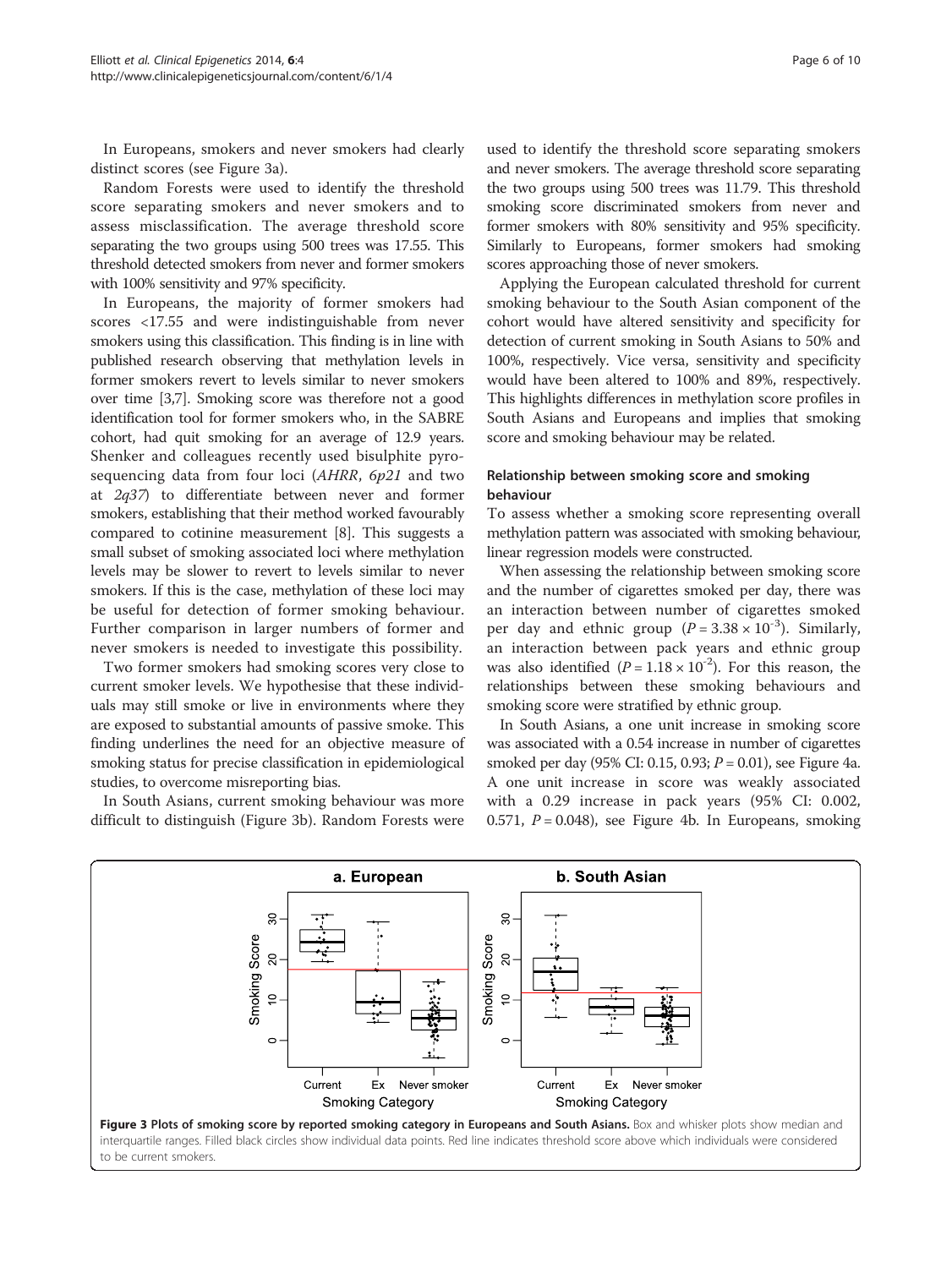<span id="page-6-0"></span>

score was not associated with number of cigarettes smoked per day or pack years. One reason smoking score was not related to smoking behaviour measures in SABRE Europeans is because scores amongst SABRE Europeans were far more homogeneous than their South Asian counterparts and we were therefore underpowered to detect such associations (see Figures 4a, b).

Smoking score was not associated with years since quitting (former smokers) or age at which smoking began (current smokers) after adjusting for ethnic group and no interaction between smoking behaviour (years since quitting or age at which smoking began) and ethnic group was observed.

The threshold score used to categorise current smoking in South Asians was much lower than for Europeans. The association between smoking score and measures of smoking behaviour in South Asians adds support to the hypothesis that differences in smoking effects are likely to be attributable to the lighter use of cigarettes amongst South Asian smokers. This finding is of interest to other cohorts who may wish to use methylation smoking score to categorise current smokers.

### Conclusions

DNA methylation loci responsive to smoking were similar in South Asians and Europeans, but for some loci the degree of methylation differed markedly. Methylation at the AHRR locus is significantly lower in European origin individuals than South Asians. Although Europeans reported heavier smoking than South Asians and part of the differences observed appeared to be related to differences in cell composition, these factors could not completely account for their lower scores, suggesting that either key aspects of smoking behaviour had not been captured, or that there is a true ethnic difference in methylation response to smoking.

Ethnic differences in non-smokers at two smoking associated loci were identified (cg06126421 and cg25189904), where differences in methylation occurred between current and never smokers. Differences observed between ethnic groups in never smokers highlights differences not attributable to smoking and could be driven by underlying genetic variation or could be associated with other un-captured environmental differences. This finding indicates the need to take account of ethnic origin in future research in this area.

Adjustment of methylation data for cell composition using a method constructed by Houseman et al. allowed the impact of cellular composition within the collected samples to be assessed. It was noted that a subset of loci associated with smoking may arise from differences in cell composition between smokers and never smokers.

We also identified that an ethnic specific smoking score derived from smoking related methylation profiles is a valid marker for current tobacco exposure in both South Asians and Europeans, offering a precise measure of smoking status that is not prone to reporting bias, and, therefore, of considerable value when attempting to dissect the true association between smoking and smoking related outcomes.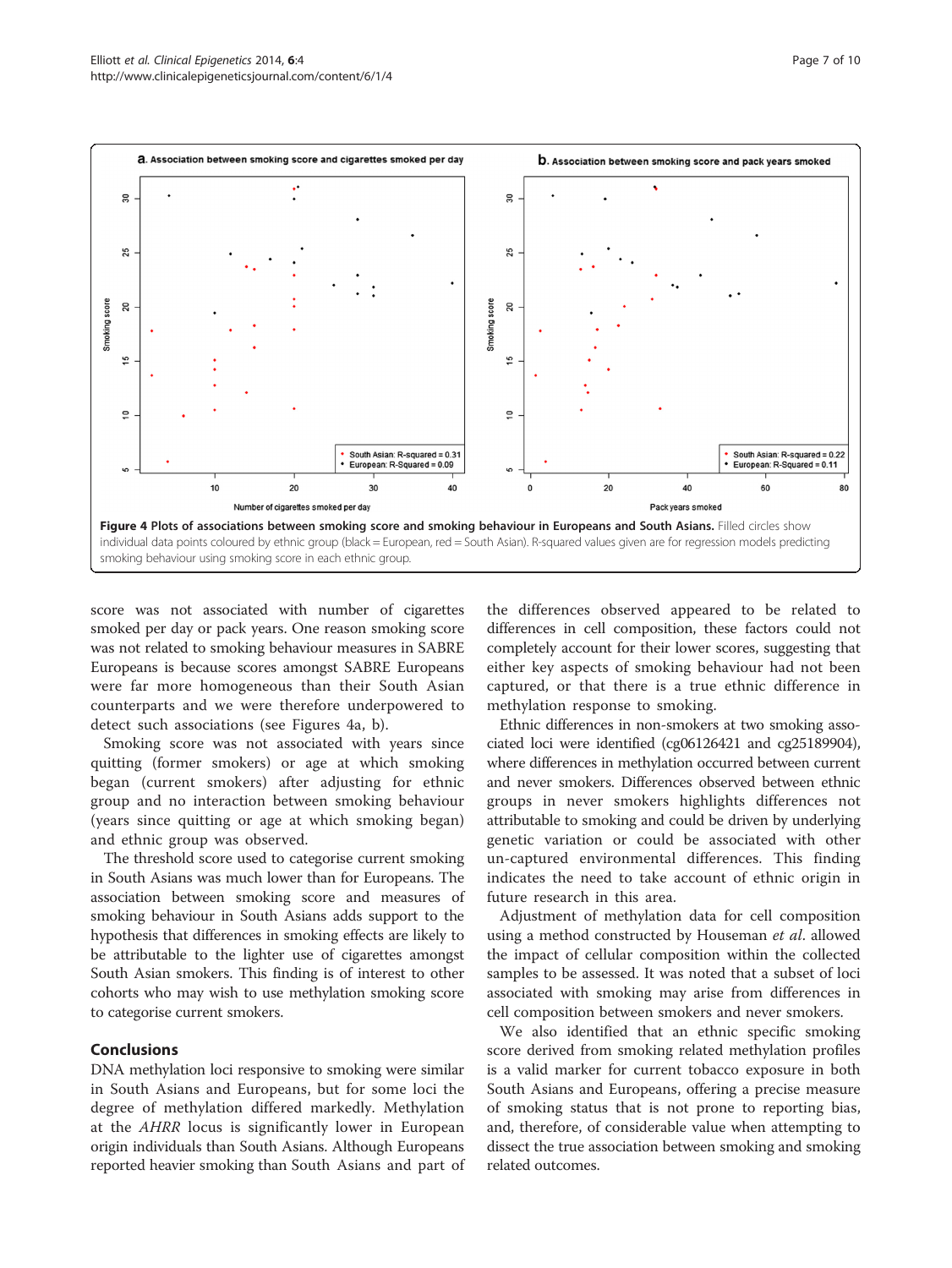### **Methods**

#### Cohort information

SABRE is a population based cohort including 1,711 first generation South Asian migrants and 1,762 people of European origin aged 40 to 69 living in West London, UK [[20](#page-9-0)]. Baseline investigations were performed between 1988 and 1991. Peripheral blood samples were collected at baseline visits for DNA extraction.

The current analysis was restricted to men only (as previous studies have reported sex differences in smoking associated methylation signals, and few South Asian women smoked), and excluded all those with existing chronic disease, specifically cardiovascular disease and diabetes, restricted to those aged 40 to 55 years at baseline to avoid the confounding effects of ageing on methylation patterns and to those who provided good quality DNA samples. A random sample of 192 men were selected, stratified by ethnicity, four-year age group, and smoking status (current, former or never).

Ethnicity in the SABRE cohort was interviewer-recorded based on parental origins and appearance and was subsequently confirmed by participants. Half of the samples selected in the current study were of European origin born in mainland UK (England  $n = 89$ ; Wales  $n = 3$ ; Scotland  $n = 4$ ). The remaining participants were of South Asian origin who indicated their region of origin was North India ( $n = 92$ ) or Pakistan ( $n = 4$ ). Smoking status was recorded by questionnaire. Participants reported the age at which they began smoking and the year they stopped if they had quit. The number of cigarettes smoked per day was also recorded which allowed pack years of smoking to be calculated using the formula: (cigarettes per day/20) \* number of years smoked.

All participants gave written informed consent. Approval for the baseline study was obtained from Ealing, Hounslow and Spelthorne, Parkside, and University College London research ethics committees.

#### HumanMethylation450 BeadChip arrays

Genomic DNA (500 ng) was bisulphite modified using an EZ DNA methylation kit (Zymo Research, Orange, CA, USA). The protocol was as described by the manufacturer, utilising the alternative incubation conditions recommended when using Illumina Infinium Methylation Arrays. Genome-wide methylation was measured using the Illumina HumanMethylation450 BeadChip (Illumina, San Diego, CA, USA) following the manufacturer's protocol with no modifications. The arrays were scanned using an Illumina iScan with software version 3.3.28.

Pre-processing of methylation data Initial quality control of sample data was conducted using GenomeStudio version 2011.1 (Illumina, San Diego, CA, USA) to determine the status of staining, extension, hybridisation, target removal, bisulphite conversion, specificity, non-polymorphic and negative controls. Samples that did not pass this stage of quality control were excluded from further analysis  $(n = 3)$ .

Data were pre-processed using the pipeline described in Touleimat and Tost [\[21\]](#page-9-0), with additional modifications [[21](#page-9-0)]. All probes were represented by more than three beads and all samples contained >95% of signals that were detectable from background signal (probe signal detection  $P$ -value <0.01). In addition to these quality control steps implemented by the pipeline, probes that contained <95% of signals detectable above background signal (detection *P*-value  $\langle 0.01 \rangle$  (n = 9,769) and probes with multiple homology (n = 25,083) (see Additional file [3\)](#page-8-0) were excluded.

Following pre-processing, the percentage of methylation present in the cell population at any given methylation site is reported as a β-value. This is a continuous value bounded by 0 and 1 which corresponds to the ratio of the methylated signal divided by the sum of the methylated and unmethylated signals. In statistical models, β-values were transformed using a variance stabilisation transformation to methylation M-values [\[22\]](#page-9-0). A second dataset was also generated containing data further adjusted for differences in cell composition, achieved utilising the method described by Houseman et al. [\[23\]](#page-9-0). This allowed the effect of cell composition to be evaluated. Prior to implementation of statistical models, M-values were adjusted to remove batch effects using ComBat [[24](#page-9-0)], where each BeadChip was considered to be one batch. ComBat was not utilised in data used to generate scores. For ease of interpretation, data shown throughout are in the form of methylation β-values.

# Using methylation scores to predict smoking status in Europeans and South Asians

Weights and reference data used to calculate scores utilised data published by Zeilinger et al. [[7\]](#page-8-0). Use of data from a second cohort minimised over-fitting. Data from this paper were used as it is currently the most comprehensive list of validated smoking associated CpG sites.

Weighted methylation scores were calculated utilising data from 183 CpG sites previously associated with smoking [[7](#page-8-0)]. Three additional CpG sites reported by Zeilinger et al. did not pass quality control measures in the SABRE cohort.

Calculating weights Effect sizes from discovery and replication cohorts were taken from supplementary Table [2,](#page-2-0) published by Zeilinger et al. [\[7](#page-8-0)]. Weights were calculated as absolute values: per CpG effect size/average effect size for all measured CpG sites.

**Calculating scores** Median methylation values of never smokers taken from previously reported data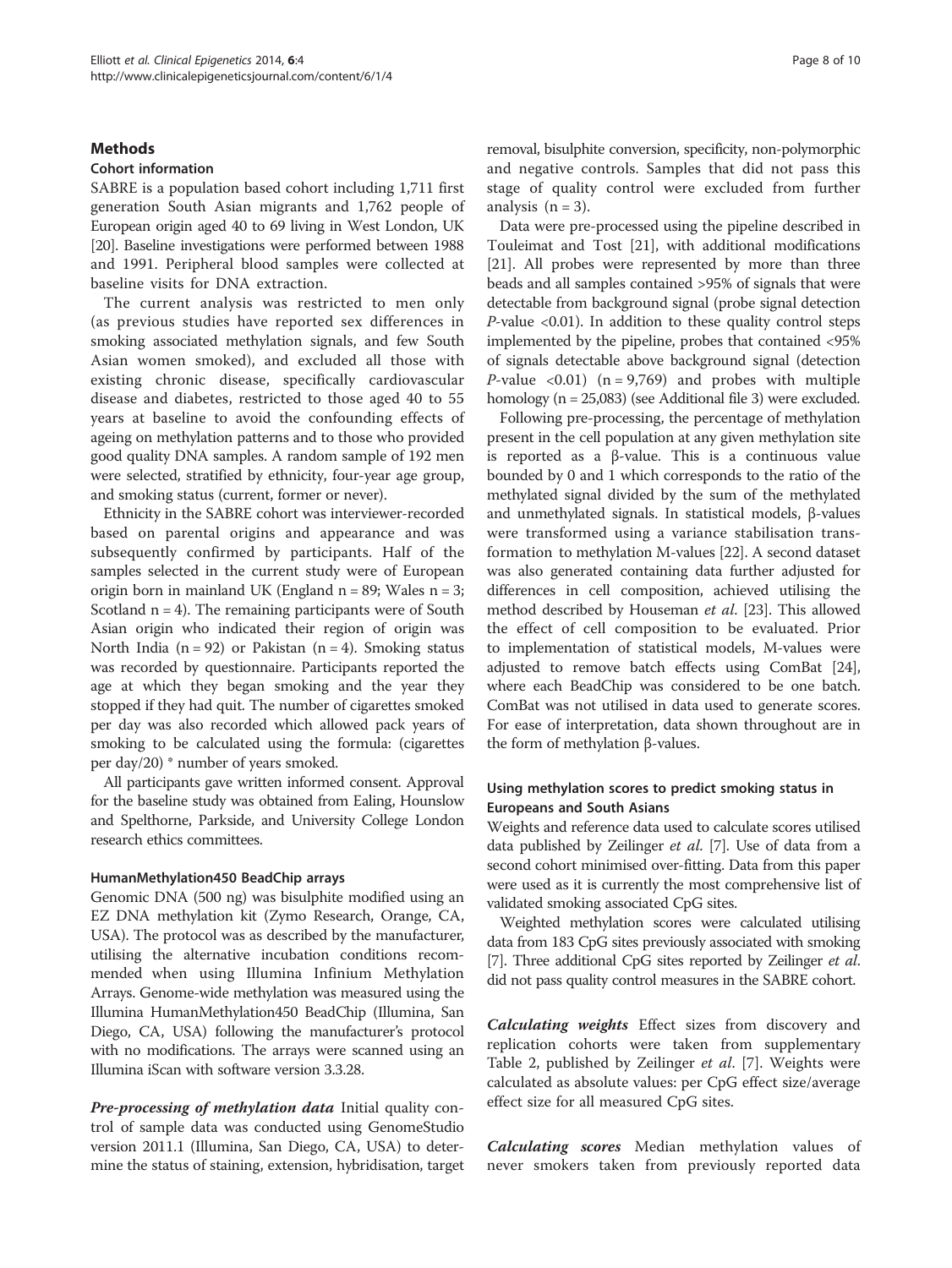<span id="page-8-0"></span>were used as reference values (supplementary Table [2](#page-2-0), as above [7]).

Smoking scores were first calculated for each CpG site. For CpG sites associated with increased methylation levels in smokers, smoking scores were calculated as: (SABRE cohort beta values – reference beta values) \*weight. For CpG sites associated with decreased methylation levels in smokers, smoking scores were calculated as: (reference beta values – cohort beta values)\*weight. The final weighted score was calculated as the sum of all CpG site scores.

#### Analysis

Baseline characteristics comparing South Asians and Europeans were compared using the t-test for continuous, and chi-squared for categorical variables. ANOVA was used to identify associations between methylation and smoking status in smokers and never smokers, where methylation M-values were the outcome variables, smoking category represented the predictor variable and ethnic group was included as a covariate. To determine whether there were ethnic differences in the association between smoking and methylation score we included an interaction term smoking status \* ethnic group in the model. Linear regression models were used to assess associations between methylation and smoking behaviours and between smoking score and smoking behaviours.

Estimated power to detect 5% methylation difference between smokers and never smokers assuming a conservative standard deviation estimate of 4% in each group and  $n = 165$  (36 current and 65 never smokers) was 90.72% at  $P = 1.1 \times 10^{-7}$ .

All analyses were conducted in R, version 3.0.0 (<http://www.r-project.org>). The following packages were utilised: base, stats, lumi methylumi, CpGassoc, sva and RandomForest [\[25-29\]](#page-9-0).

# Additional files

[Additional file 1:](http://www.biomedcentral.com/content/supplementary/1868-7083-6-4-S1.xlsx) A table listing summary and test statistics for all CpG sites associated with smoking in SABRE.

[Additional file 2:](http://www.biomedcentral.com/content/supplementary/1868-7083-6-4-S2.xlsx) A table listing test statistics for interaction analyses.

[Additional file 3:](http://www.biomedcentral.com/content/supplementary/1868-7083-6-4-S3.csv) A table listing CpG probes with multiple homology.

#### Abbreviations

mQTL: methylation quantitative trait locus; SABRE: Southall And Brent REvisited; SNP: Single Nucleotide Polymorphism.

#### Competing interests

The authors declare that they have no competing interests.

#### Authors' contributions

HRE participated in the design of the study, carried out the statistical analysis and drafted the manuscript. HRE, WLM, AD and KH carried out the laboratory work for the methylation arrays. NC, ADH, TT, TMF, CLR and GDS conceived of the study, participated in its design and coordination and helped to draft the manuscript. All authors read and approved the final manuscript.

#### Acknowledgements

The SABRE study was funded at baseline by the Medical Research Council, Diabetes UK, and the British Heart Foundation. At follow-up the study was funded by the Wellcome Trust and the British Heart Foundation. Methylation analysis in the SABRE cohort was supported by a Wellcome

Trust Enhancement grant 082464/Z/07/C.

HRE is supported by an Oak Foundation post-doctoral research fellowship award.

CLR, GDS and HRE are members of the MRC Integrative Epidemiology Unit at the University of Bristol, supported by funds from the Medical Research Council.

NC and ADH received support from a Biomedical Research Centre Award to Imperial NHS Healthcare Trust.

The funders played no role in the study design and conduct, or in these analyses or the decision to submit the manuscript for publication. The SABRE study group is entirely independent from the funding bodies. The authors acknowledge Kate Potter (Newcastle University) for advice on statistical analysis.

#### Author details

<sup>1</sup>MRC Integrative Epidemiology Unit, School of Social and Community Medicine, University of Bristol, Bristol, UK. <sup>2</sup>International Centre for Circulatory Health, National Heart & Lung Institute, Imperial College London, London, UK. <sup>3</sup>Institute of Cardiovascular Science, University College London, London, UK. <sup>4</sup>Genetics of Complex Traits, University of Exeter Medical School, Exeter, UK. <sup>5</sup>Institute of Genetic Medicine, Newcastle University Newcastle-upon-Tyne, UK.

#### Received: 22 October 2013 Accepted: 23 December 2013 Published: 3 February 2014

#### References

- 1. Lim SS, Vos T, Flaxman AD, Danaei G, Shibuya K, Adair-Rohani H, Amann M, Anderson HR, Andrews KG, Aryee M, Atkinson C, Bacchus LJ, Bahalim AN, Balakrishnan K, Balmes J, Barker-Collo S, Baxter A, Bell ML, Blore JD, Blyth F, Bonner C, Borges G, Bourne R, Boussinesq M, Brauer M, Brooks P, Bruce NG, Brunekreef B, Bryan-Hancock C, Bucello C, et al: A comparative risk assessment of burden of disease and injury attributable to 67 risk factors and risk factor clusters in 21 regions, 1990–2010: a systematic analysis for the global burden of disease study 2010. Lancet 2012, 380:2224–2260.
- 2. Breitling LP, Yang R, Korn B, Burwinkel B, Brenner H: Tobacco-smoking-related differential DNA methylation: 27K discovery and replication. Am J Hum Genet 2011, 88:450-457.
- 3. Wan ES, Qiu W, Baccarelli A, Carey VJ, Bacherman H, Rennard SI, Agusti A, Anderson W, Lomas DA, Demeo DL: Cigarette smoking behaviors and time since quitting are associated with differential DNA methylation across the human genome. Hum Mol Genet 2012, 21:3073–3082.
- 4. Joubert BR, Haberg SE, Nilsen RM, Wang X, Vollset SE, Murphy SK, Huang Z, Hoyo C, Midttun O, Cupul-Uicab LA, Ueland PM, Wu MC, Nystad W, Bell DA, Peddada SD, London SJ: 450K epigenome-wide scan identifies differential DNA methylation in newborns related to maternal smoking during pregnancy. Environ Health Perspect 2012, 120:1425–1431.
- 5. Philibert RA, Beach SR, Brody GH: Demethylation of the aryl hydrocarbon receptor repressor as a biomarker for nascent smokers. Epigenetics 2012, 7:1331–1338.
- 6. Shenker NS, Polidoro S, van Veldhoven K, Sacerdote C, Ricceri F, Birrell MA, Belvisi MG, Brown R, Vineis P, Flanagan JM: Epigenome-wide association study in the European prospective investigation into cancer and nutrition (EPIC-Turin) identifies novel genetic loci associated with smoking. Hum Mol Genet 2013, 22:843–851.
- 7. Zeilinger S, Kuhnel B, Klopp N, Baurecht H, Kleinschmidt A, Gieger C, Weidinger S, Lattka E, Adamski J, Peters A, Strauch K, Waldenberger M, Illig T: Tobacco smoking leads to extensive genome-wide changes in DNA methylation. PLoS One 2013, 8:e63812.
- 8. Shenker NS, Ueland PM, Polidoro S, van Veldhoven K, Ricceri F, Brown R, Flanagan JM, Vineis P: DNA methylation as a long-term biomarker of exposure to tobacco smoke. Epidemiology 2013, 24:712-716.
- 9. Chavan H, Krishnamurthy P: Polycyclic aromatic hydrocarbons (PAHs) mediate transcriptional activation of the ATP binding cassette transporter ABCB6 gene via the aryl hydrocarbon receptor (AhR). J Biol Chem 2012, 287:32054–32068.